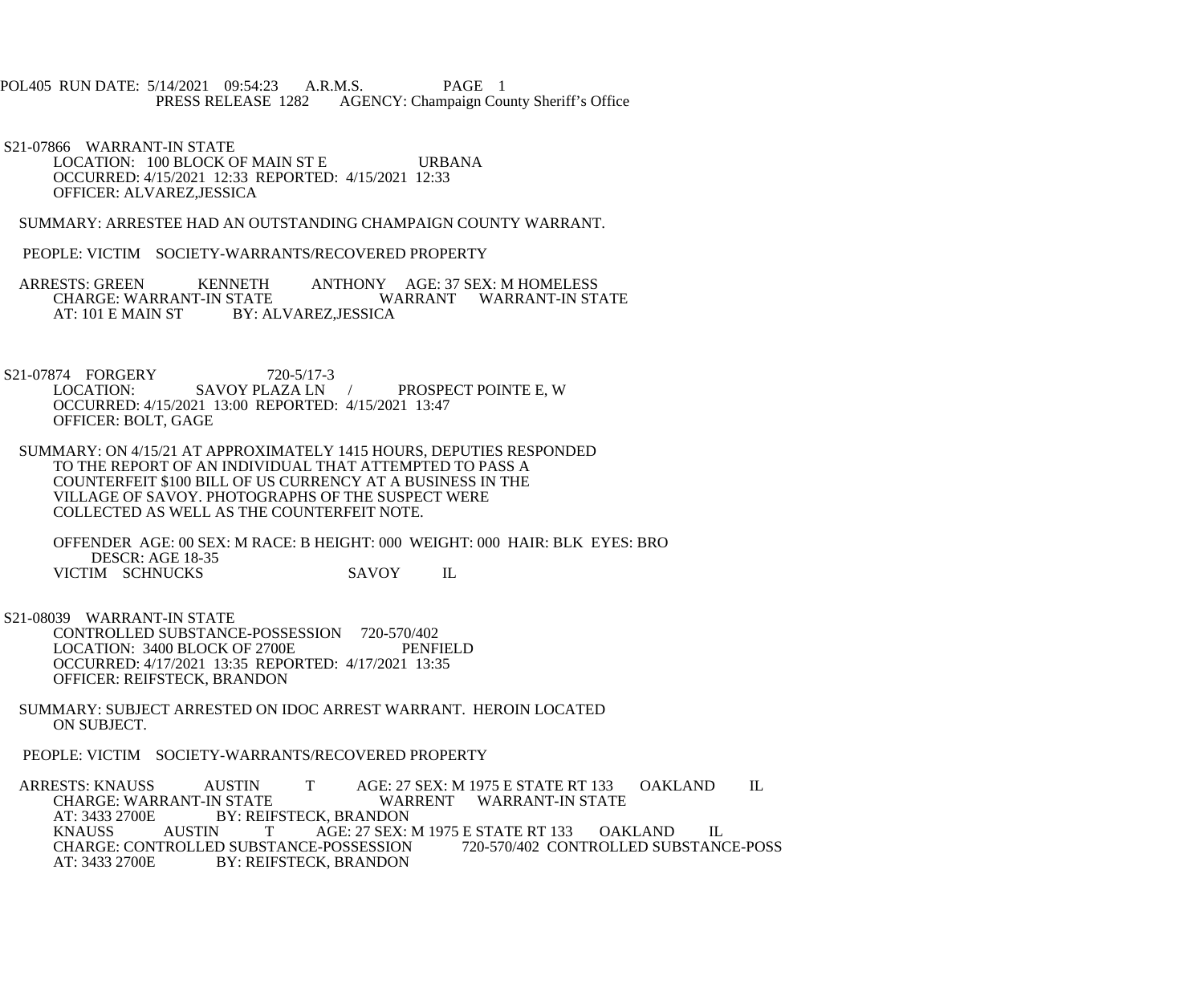POL405 RUN DATE: 5/14/2021 09:54:23 A.R.M.S. PAGE 2<br>PRESS RELEASE 1282 AGENCY: Champaign Cou AGENCY: Champaign County Sheriff's Office

S21-08047 THEFT \$500 AND UNDER 720-5/16-1<br>LOCATION: OLYMPIAN RD / ( COUNTRYVIEW RD/CUNNI OCCURRED: 4/15/2021 22:00 REPORTED: 4/17/2021 15:44 OFFICER: SELLEK, KYLE

 SUMMARY: DISPATCHED TO A RESIDENCE IN THE 1700 BLK. OF OLYMPIAN DR. HOMEOWNER REPORTED OVER THE PAST TWO DAYS, CONSTRUCTION MATERIAL WAS TAKEN FROM THIS VACANT RENTAL PROPERTY. NO SUSPECT INFORMATION.

PROPERTY: STOLEN 1 CONSTRUCTION EQUIPMENT

STOLEN 1 CONSTRUCTION EQUIPMENT

 OFFENDER SEX: RACE: HEIGHT: 000 WEIGHT: 000 HAIR: EYES: VICTIM AGE: 78 SEX: M CHAMPAIGN IL

 S21-08058 CONTROLLED SUBSTANCE-POSSESSION 720-570/402 DRUG EQUIPMENT-POSSESSION 720-600/3.5<br>LOCATION: CR 2700E / 2200N/ 2200N/HWY 22 OCCURRED: 4/17/2021 19:11 REPORTED: 4/17/2021 19:11 OFFICER: BRIZE, DERON

 SUMMARY: ON SATURDAY (04/17/21) AT APPROXIMATELY 1915 HRS. CHAMPAIGN COUNTY DEPUTY SHERIFFS WERE DISPATCHED TO A LOCATION FOR REPORT OF FOUND PROPERTY. AFTER AN INVESTIGATION IT WAS LEARNED TO THE PROPERTY WAS ILLICIT DRUG REMNANTS AND DRUG PARAPHERNALIA. THESE ITEMS WERE LATER SEIZED AND SECURED AT THE CHAMPAIGN COUNTY SHERIFF'S OFFICE AS EVIDENCE.

PROPERTY: 1 DRUGS-ILLEGAL

1 DRUGS-NARCOTIC EQUIPMENT

PEOPLE: VICTIM SOCIETY

OFFENDER AGE: 00 SEX: F RACE: W HEIGHT: 000 WEIGHT: 000 HAIR: EYES: OFFENDER AGE: 00 SEX: M RACE: W HEIGHT: 000 WEIGHT: 000 HAIR: EYES: OFFENDER AGE: 00 SEX: M RACE: W HEIGHT: 000 WEIGHT: 000 HAIR: OFFENDER AGE: 00 SEX: M RACE: W HEIGHT: 000 WEIGHT: 000 HAIR: EYES:

S21-08065 BURGLARY RESIDENTIAL 720-5/19-3 CONSPIRE<br>LOCATION: CARROLL ST / RANDOLPH ST/WINNER / RANDOLPH ST/WINNEBAG OCCURRED: 4/17/2021 17:00 REPORTED: 4/17/2021 20:17 OFFICER: WELDON, MATTHEW

 SUMMARY: DEPUTIES WERE DISPATCHED TO A MAHOMET TOWNSHIP ADDRESS IN REFERENCE TO A REPORT OF A BURGLARY. THE RESIDENTS ADVISED THE RETURNED HOME TO SEE A WINDOW AIR-CONDITIONING UNIT OUT OF PLACE, THE BLINDS SURROUNDING IT DAMAGED, AND THE COUCH IN FRONT OF IT PUSHED OUT OF THE WAY. NOTHING